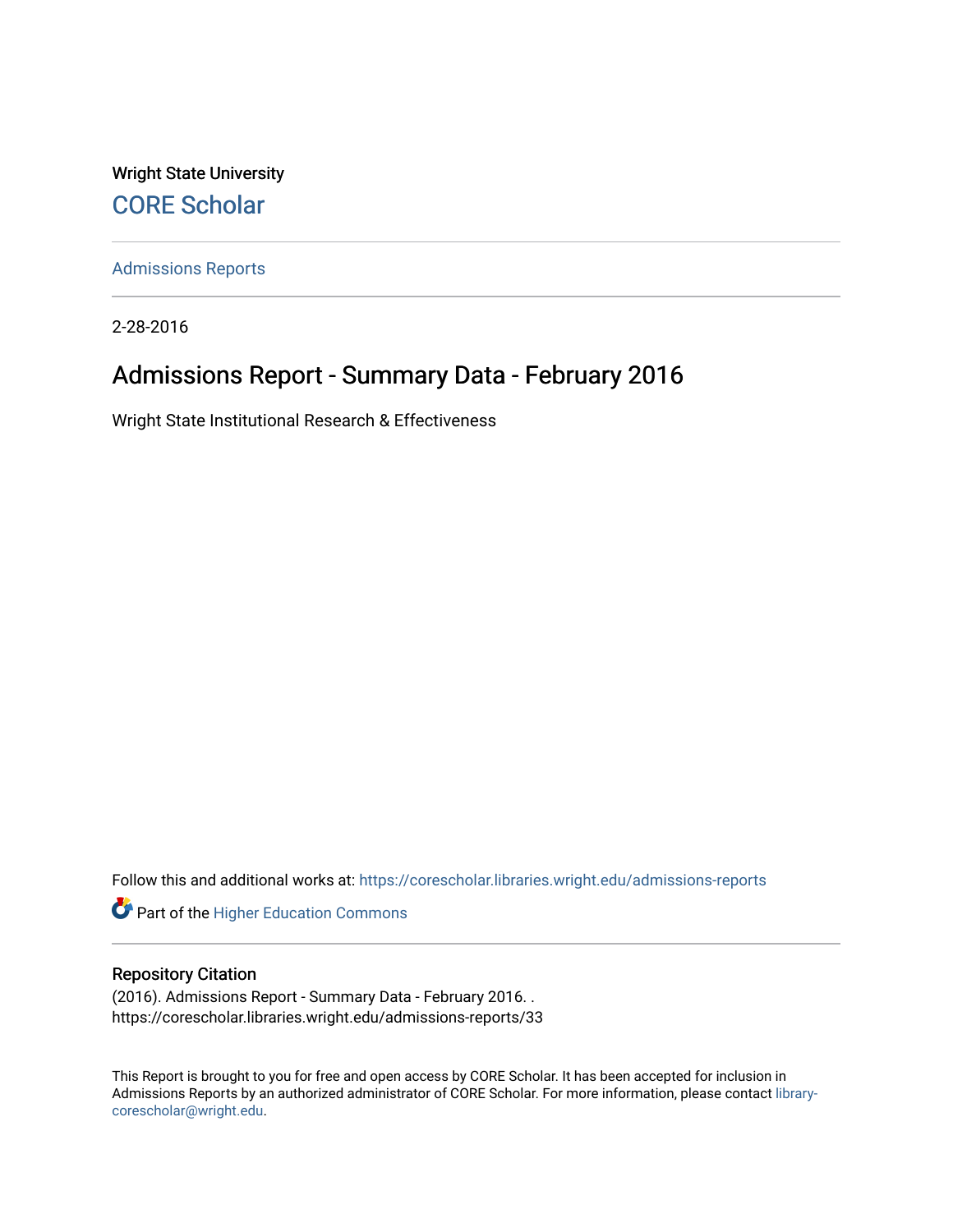### **Wright State University FALL SEMESTER Application Summary Report through February**

|                                       |                           |                           |                           |                | <b>Difference</b> |
|---------------------------------------|---------------------------|---------------------------|---------------------------|----------------|-------------------|
|                                       | <b>Fall Semester 2014</b> | <b>Fall Semester 2015</b> | <b>Fall Semester 2016</b> |                | 2015-2016         |
|                                       | through February 28       | through February 28       | through February 29       | #              | $\frac{9}{2}$     |
| Applications                          |                           |                           |                           |                |                   |
| Undergraduate, Main Campus            | 6,163                     | 6,732                     | 7.126                     | 394            | 5.9%              |
| Undergraduate, Lake Campus            | 242                       | 334                       | 370                       | 36             | 10.8%             |
| Graduate                              | 2,313                     | 2,533                     | 2,637                     | 104            | 4.1%              |
| <b>Total Applications</b>             | 8,718                     | 9,599                     | 10,133                    | 534            | 5.6%              |
|                                       |                           |                           |                           |                |                   |
| <b>Main Campus</b>                    |                           |                           |                           |                |                   |
| New First Time Direct from HS         | 5,181                     | 5,564                     | 6,131                     | 567            | 10.2%             |
| Other 1st Time Out HS More 1Yr        | 157                       | 199                       | 166                       | $-33$          | $-16.6%$          |
| Transfer                              | 734                       | 818                       | 704                       | $-114$         | $-13.9%$          |
| Readmit                               | 90                        | 72                        | 78                        | 6              | 8.3%              |
| Gateway                               |                           | 1                         |                           | $-1$           | $-100.0%$         |
| HS Post Secondary/CC+                 | $\mathbf{1}$              |                           | 9                         | 9              |                   |
| <b>LEAP Non Degree</b>                |                           | 78                        | 38                        | $-40$          | $-51.3%$          |
| <b>Total Main Campus Applications</b> | 6,163                     | 6,732                     | 7,126                     | 394            | 5.9%              |
| <b>Lake Campus</b>                    |                           |                           |                           |                |                   |
| New First Time Direct from HS         | 211                       | 289                       | 306                       | 17             | 5.9%              |
| Other 1st Time Out HS More 1Yr        | 8                         |                           | 16                        | $\overline{7}$ | 77.8%             |
|                                       |                           | 9                         |                           |                |                   |
| Transfer                              | 18                        | 28                        | 32                        | 4              | 14.3%             |
| Readmit                               | 5                         | 8                         | 9                         |                | 12.5%             |
| HS Post Secondary/CC+                 |                           |                           | $\overline{7}$            | 7              |                   |
| <b>Total Lake Campus Applications</b> | 242                       | 334                       | 370                       | 36             | 10.8%             |
| <b>Graduate/Professional</b>          |                           |                           |                           |                |                   |
| International                         | 1,634                     | 1,807                     | 1,762                     | $-45$          | $-2.5%$           |
| Domestic                              | 679                       | 726                       | 875                       | 149            | 20.5%             |
| <b>Total Graduate Applications</b>    | 2,313                     | 2,533                     | 2,637                     | 104            | 4.1%              |

*Boonshoft School of Medicine Medical students are not included*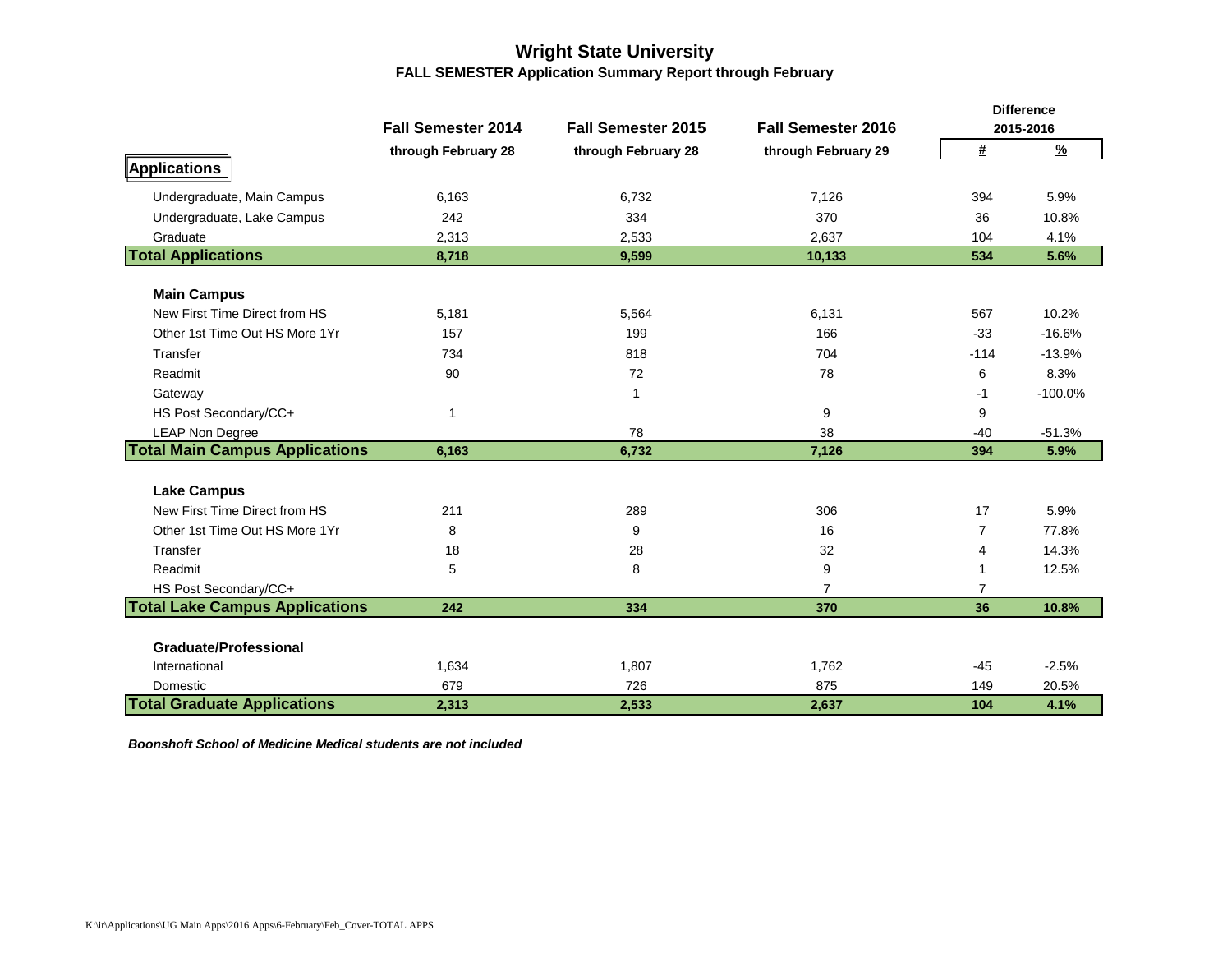### **Wright State University FALL SEMESTER Admitted Summary Report through February**

|                                 |                           |                           |                           |                | <b>Difference</b> |
|---------------------------------|---------------------------|---------------------------|---------------------------|----------------|-------------------|
|                                 | <b>Fall Semester 2014</b> | <b>Fall Semester 2015</b> | <b>Fall Semester 2016</b> |                | 2015-2016         |
|                                 | through February 28       | through February 28       | through February 29       | #              | $\frac{9}{6}$     |
| Admits                          |                           |                           |                           |                |                   |
| Undergraduate, Main Campus      | 4,181                     | 4,453                     | 4,847                     | 394            | 8.8%              |
| Undergraduate, Lake Campus      | 194                       | 227                       | 271                       | 44             | 19.4%             |
| Graduate                        | 279                       | 555                       | 516                       | $-39$          | $-7.0%$           |
| <b>Total Admits</b>             | 4,654                     | 5,235                     | 5,634                     | 399            | 7.6%              |
| <b>Main Campus</b>              |                           |                           |                           |                |                   |
| New First Time Direct from HS   | 3,750                     | 3,991                     | 4,423                     | 432            | 10.8%             |
| Other 1st Time Out HS More 1Yr  | 55                        | 59                        | 74                        | 15             | 25.4%             |
| Transfer                        | 324                       | 320                       | 288                       | $-32$          | $-10.0%$          |
| Readmit                         | 51                        | 40                        | 46                        | 6              | 15.0%             |
| Gateway                         |                           | -1                        |                           | -1             | $-100.0%$         |
| HS Post Secondary/CC+           | 1                         |                           | $\overline{2}$            | 2              |                   |
| <b>LEAP Non Degree</b>          |                           | 42                        | 14                        | $-28$          | $-66.7%$          |
| <b>Total Main Campus Admits</b> | 4,181                     | 4,453                     | 4,847                     | 394            | 8.8%              |
| <b>Lake Campus</b>              |                           |                           |                           |                |                   |
| New First Time Direct from HS   | 175                       | 212                       | 240                       | 28             | 13.2%             |
| Other 1st Time Out HS More 1Yr  | 3                         | 4                         | 6                         | $\overline{2}$ | 50.0%             |
| Transfer                        | 11                        | 5                         | 11                        | 6              | 120.0%            |
| Readmit                         | 5                         | 6                         | 8                         | 2              | 33.3%             |
| HS Post Secondary/CC+           |                           |                           | 6                         | 6              |                   |
| <b>Total Lake Campus Admits</b> | 194                       | 227                       | 271                       | 44             | 19.4%             |
|                                 |                           |                           |                           |                |                   |
| <b>Graduate/Professional</b>    |                           |                           |                           |                |                   |
| International                   | 94                        | 335                       | 299                       | $-36$          | $-10.7%$          |
| Domestic                        | 185                       | 220                       | 217                       | $-3$           | $-1.4%$           |
| <b>Total Graduate Admits</b>    | 279                       | 555                       | 516                       | $-39$          | $-7.0%$           |

*Boonshoft School of Medicine Medical students are not included*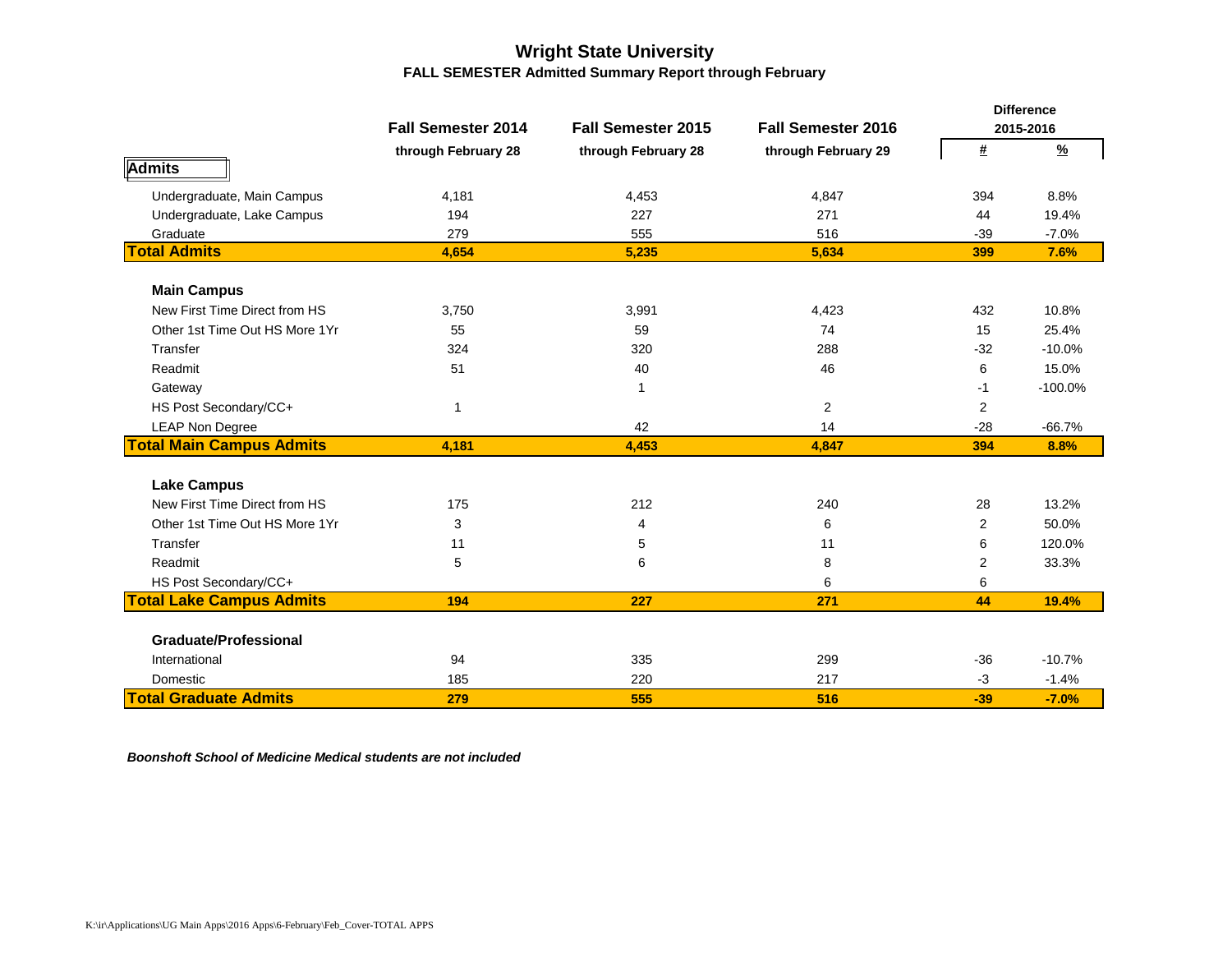#### **Wright State University - Main Campus**

Fall 2016 Applications as of February 29, 2016

6% increase (394) in ALL **NEW UNDERGRADUATE** APPLICATIONS 10% increase (567) in **NEW DIRECT FROM HIGH SCHOOL** STUDENTS APPLICATIONS

#### 14% increase (186) in ALL **AFRICAN AMERICAN NEW UNDERGRADUAT**E APPLICATIONS 19% increase (219) in **AFRICAN AMERICAN NEW DIRECT FROM HIGH SCHOOL** STUDENTS APPLICATIONS

44% decrease (125) in ALL NEW UNDERGRADUATE **INTERNATIONAL** APPLICATIONS 14% decrease (114) in **TRANSFER** STUDENTS APPLICATIONS

#### **Applications by Intended College**

|                                  |             | <b>New Direct From High School Applications</b> |                   |           |          | <b>All New Undergraduate Applications</b> |             |                   |           |          |
|----------------------------------|-------------|-------------------------------------------------|-------------------|-----------|----------|-------------------------------------------|-------------|-------------------|-----------|----------|
|                                  | Completed   | Incomplete                                      |                   |           |          | Completed                                 | Incomplete  |                   |           |          |
|                                  | <u>Apps</u> | <u>Apps</u>                                     | <b>Total Apps</b> | % of Apps | % Change | <b>Apps</b>                               | <b>Apps</b> | <b>Total Apps</b> | % of Apps | % Change |
| Raj Soin College of Business     | 509         | 202                                             | 711               | 12%       | 16%      | 564                                       | 262         | 826               | 12%       | 7%       |
| College of Education & H.S.      | 384         | 170                                             | 554               | 9%        | $1\%$    | 445                                       | 243         | 688               | 10%       | 4%       |
| College of Nursing & Health      | 572         | 233                                             | 805               | 13%       | 4%       | 637                                       | 315         | 952               | 13%       | 2%       |
| College of Engineering & C.S.    | 827         | 194                                             | .021              | 17%       | 12%      | 880                                       | 274         | 1,154             | 16%       | 6%       |
| College of Liberal Arts          | 967         | 370                                             | .337              | 22%       | 13%      | 1,092                                     | 479         | .571              | 22%       | 10%      |
| College of Science & Mathematics | 729         | 246                                             | 975               | 16%       | 12%      | 789                                       | 321         | 1.110             | 16%       | 6%       |
| Undecided                        | 537         | 191                                             | 728               | 12%       | 9%       | 565                                       | 221         | 786               | 11%       | 7%       |
| Non-Degree                       |             |                                                 |                   |           |          | 22                                        | 17          | 39                | 6%        | $-50%$   |
| <b>Total</b>                     | 4.525       | .606                                            | 6.131             | 100%      | 10%      | 4.994                                     | 2,132       | 7.126             | 100%      | 6%       |

#### **Applications by Ethnicity**

|                                  |             | <b>New Direct From High School Applications</b> |            |                  |          |                  | All New Undergraduate Applications |                   |                  |          |  |
|----------------------------------|-------------|-------------------------------------------------|------------|------------------|----------|------------------|------------------------------------|-------------------|------------------|----------|--|
|                                  | Completed   | Incomplete                                      |            |                  |          | <b>Completed</b> | Incomplete                         |                   |                  |          |  |
|                                  | <u>Apps</u> | <u>Apps</u>                                     | Total Apps | <u>% of Apps</u> | % Change | <u>Apps</u>      | <b>Apps</b>                        | <b>Total Apps</b> | <u>% of Apps</u> | % Change |  |
| Asian                            | 108         | 21                                              | 129        | 2%               | $-3%$    | 114              | 27                                 | 141               | 2%               | $-9%$    |  |
| African American                 | 792         | 602                                             | 1.394      | 23%              | 19%      | 838              | 687                                | .525              | 21%              | 14%      |  |
| Native Hawaiian/Pacific Islander |             |                                                 |            | 0.1%             | 40%      |                  |                                    | 10                | 0.1%             | 43%      |  |
| Hispanic                         | 180         | 83                                              | 263        | 4%               | 24%      | 193              | 109                                | 302               | 4%               | 19%      |  |
| American Indian/Alaskan Native   |             |                                                 | 11         | 0.2%             | 22%      | g                |                                    | 11                | 0.2%             | 0%       |  |
| Two or more races                | 221         | 117                                             | 338        | 6%               | 3%       | 237              | 143                                | 380               | 5%               | 4%       |  |
| <b>Total Minorities</b>          | 1.313       | 829                                             | 2,142      | 35%              | 15%      | 1.394            | 975                                | 2,369             | 33%              | 11%      |  |
| Foreign, Non-Resident Alien      | 16          | 19                                              | 35         | 1%               | $-30%$   | 69               | 88                                 | 157               | 2%               | $-44%$   |  |
| Caucasian                        | 3.167       | 746                                             | 3.913      | 64%              | 8%       | 3.498            | 1.053                              | 4,551             | 64%              | 6%       |  |
| <b>Unknown</b>                   | 29          | 12                                              | 41         | 1%               | 21%      | 33               | 16                                 | 49                | $1\%$            | 17%      |  |
| Total                            | 4.525       | .606                                            | 6,131      | 100%             | 10%      | 4.994            | 2,132                              | 7.126             | 100%             | 6%       |  |

#### **Applications by Region\***

|                               |             | <b>New Direct From High School Applications</b> |                   |           |          |             | <b>All New Undergraduate Applications</b> |                   |           |          |
|-------------------------------|-------------|-------------------------------------------------|-------------------|-----------|----------|-------------|-------------------------------------------|-------------------|-----------|----------|
|                               | Completed   | Incomplete                                      |                   |           |          | Completed   | Incomplete                                |                   |           |          |
|                               | <u>Apps</u> | <u>Apps</u>                                     | <b>Total Apps</b> | % of Apps | % Change | <u>Apps</u> | <u>Apps</u>                               | <b>Total Apps</b> | % of Apps | % Change |
| <b>Raider Country</b>         | 2.467       | 708                                             | 3.175             | 52%       | 5%       | 2,763       | 1,013                                     | 3.776             | 53%       | 3%       |
| Cincinnati/Columbus/Cleveland | 859         | 495                                             | .354              | 22%       | 31%      | 896         | 545                                       | .441              | 20%       | 28%      |
| Other Ohio Counties           | 757         | 226                                             | 983               | 16%       | 9%       | 802         | 280                                       | 082               | 15%       | 8%       |
| Out of State                  | 442         | 177                                             | 619               | 10%       | 4%       | 533         | 294                                       | 827               | 12%       | $-12%$   |
| Total                         | 4.525       | .606                                            | 6.131             | 100%      | 10%      | 4.994       | 2.132                                     | 7.126             | 100%      | 6%       |

#### **Applications by Intended College-Transfer & International**

|                                  |             | <b>Transfer Applications</b> |                   |           |          | <b>International UG Applications</b> |             |                   |           |          |
|----------------------------------|-------------|------------------------------|-------------------|-----------|----------|--------------------------------------|-------------|-------------------|-----------|----------|
|                                  | Completed   | Incomplete                   |                   |           |          | Completed                            | Incomplete  |                   |           |          |
|                                  | <u>Apps</u> | <u>Apps</u>                  | <b>Total Apps</b> | % of Apps | % Change | <u>Apps</u>                          | <u>Apps</u> | <b>Total Apps</b> | % of Apps | % Change |
| Raj Soin College of Business     | 38          | 38                           | 76                | 11%       | $-21%$   | 10                                   |             | 21                | 13%       | $-71%$   |
| College of Education & H.S.      | 47          | 60                           | 107               | 15%       | 15%      |                                      |             |                   | 2%        | 50%      |
| College of Nursing & Health      | 51          | 71                           | 122               | 17%       | $-12%$   |                                      |             |                   | 3%        | $-50%$   |
| College of Engineering & C.S.    | 34          | 56                           | 90                | 13%       | $-25%$   | 23                                   | 40          | 63                | 40%       | $-27%$   |
| College of Liberal Arts          | 86          | 85                           | 171               | 24%       | $-13%$   |                                      |             | 16                | 10%       | 0%       |
| College of Science & Mathematics | 43          | 59                           | 102               | 14%       | $-22%$   |                                      | 4           |                   | 6%        | $-40%$   |
| <b>Undecided</b>                 | 16          | 20                           | 36                | 5%        | $-16%$   |                                      |             |                   |           | $-100%$  |
| Non-Degree                       |             |                              |                   |           |          | 22                                   | 17          | 39                | 25%       | $-50%$   |
| <b>Total</b>                     | 315         | 389                          | 704               | 100%      | $-14%$   | 69                                   | 87          | 156               | 100%      | $-44%$   |

\* **Raider Country**: Allen, Auglaize, Butler, Champaign, Clark, Clinton, Darke, Greene, Logan, Mercer, Miami, Montgomery, Preble, Shelby, Van Wert, Warren  **Cincinnati/Columbus/Cleveland**: Hamilton, Franklin, Cuyahoga Counties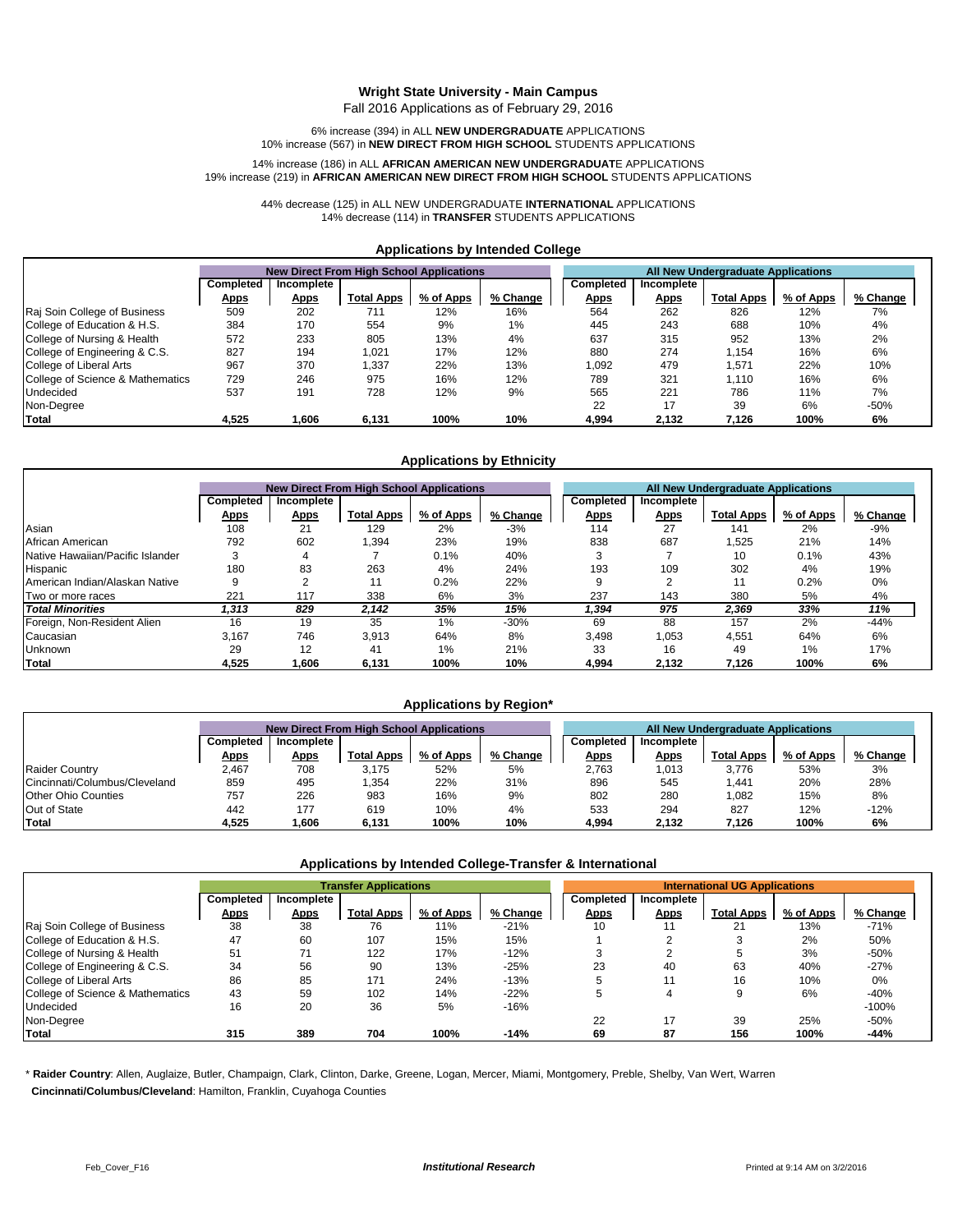## *Wright State University* **New Undergraduate Applications - Lake Campus\*\***

Fall 2016 Applications as of February 29, 2016

11% increase (36) in ALL NEW UNDERGRADUATE APPLICATIONS

|                                                                                                            |     | <b>Applications by Intended College</b> |     |      |        |  |  |  |  |  |
|------------------------------------------------------------------------------------------------------------|-----|-----------------------------------------|-----|------|--------|--|--|--|--|--|
| <b>Completed</b><br>Incomplete<br><b>Total Apps</b><br>% of Apps<br><b>Apps</b><br><b>Apps</b><br>% Change |     |                                         |     |      |        |  |  |  |  |  |
| Raj Soin College of Business                                                                               | 36  | 10                                      | 62  | 17%  | 9%     |  |  |  |  |  |
| College of Education & H.S.                                                                                | 28  | 15                                      | 43  | 12%  | $0\%$  |  |  |  |  |  |
| College of Nursing & Health                                                                                | 45  | 9                                       | 54  | 15%  | 54%    |  |  |  |  |  |
| College of Engineering & C.S.                                                                              | 35  | 9                                       | 44  | 12%  | 2%     |  |  |  |  |  |
| College of Liberal Arts                                                                                    | 21  | 24                                      | 45  | 12%  | $-20%$ |  |  |  |  |  |
| College of Science & Mathematics                                                                           | 15  | 11                                      | 26  | 7%   | $-7%$  |  |  |  |  |  |
| Lake Campus-Associates/Tech                                                                                | 45  | 9                                       | 38  | 10%  | 9%     |  |  |  |  |  |
| <b>Undecided</b>                                                                                           | 50  | 8                                       | 58  | 16%  | 57%    |  |  |  |  |  |
| <b>Total</b>                                                                                               | 275 | 95                                      | 370 | 100% | 11%    |  |  |  |  |  |

|                                  | <b>Applications by Ethnicity</b> |                           |                   |           |          |  |  |  |  |  |  |
|----------------------------------|----------------------------------|---------------------------|-------------------|-----------|----------|--|--|--|--|--|--|
|                                  | <b>Completed</b><br><b>Apps</b>  | Incomplete<br><b>Apps</b> | <b>Total Apps</b> | % of Apps | % Change |  |  |  |  |  |  |
| Asian                            |                                  |                           |                   |           | $-100%$  |  |  |  |  |  |  |
| African American                 | 5                                | 11                        | 16                | 4%        | $-11%$   |  |  |  |  |  |  |
| Native Hawaiian/Pacific Islander |                                  |                           | 1                 | 0.3%      | 0%       |  |  |  |  |  |  |
| Hispanic                         | 5                                | 12                        | 17                | 5%        | 113%     |  |  |  |  |  |  |
| American Indian/Alaskan Native   |                                  |                           |                   |           |          |  |  |  |  |  |  |
| Two or more races                | 8                                | 4                         | 12                | 3%        | 20%      |  |  |  |  |  |  |
| <b>Total Minorities</b>          | 19                               | 27                        | 46                | 12%       | 18%      |  |  |  |  |  |  |
| Foreign, Non-Resident Alien      |                                  |                           |                   |           |          |  |  |  |  |  |  |
| Caucasian                        | 254                              | 68                        | 322               | 87%       | 10%      |  |  |  |  |  |  |
| <b>Unknown</b>                   | 2                                |                           | 2                 | 1%        | 0%       |  |  |  |  |  |  |
| Total                            | 275                              | 95                        | 370               | 100%      | 11%      |  |  |  |  |  |  |

|                               | <b>Applications by Region*</b>                                                                             |    |     |      |       |  |  |  |  |  |  |  |
|-------------------------------|------------------------------------------------------------------------------------------------------------|----|-----|------|-------|--|--|--|--|--|--|--|
|                               | <b>Completed</b><br>Incomplete<br>% of Apps<br><b>Total Apps</b><br>% Change<br><b>Apps</b><br><b>Apps</b> |    |     |      |       |  |  |  |  |  |  |  |
| <b>Raider Country</b>         | 239                                                                                                        | 64 | 303 | 82%  | 3%    |  |  |  |  |  |  |  |
| Cincinnati/Columbus/Cleveland | 4                                                                                                          | 8  | 12  | 3%   | $-8%$ |  |  |  |  |  |  |  |
| <b>Other Ohio Counties</b>    |                                                                                                            |    | 14  | 4%   | 27%   |  |  |  |  |  |  |  |
| <b>Out of State/Unknown</b>   | 141%<br>11%<br>25<br>16<br>41                                                                              |    |     |      |       |  |  |  |  |  |  |  |
| <b>Total</b>                  | 275                                                                                                        | 95 | 370 | 100% | 11%   |  |  |  |  |  |  |  |

\* **Raider Country**: Allen, Auglaize, Butler, Champaign, Clark, Clinton, Darke, Greene, Logan, Mercer, Miami, Montgomery, Preble, Shelby, Van Wert, Warren

 **Cincinnati/Columbus/Cleveland**: Hamilton, Franklin, Cuyahoga Counties

*\*\* Data includes direct from high school students, students out of high school more than a year, readmits, transfers, and new students applying for the CC+ program*